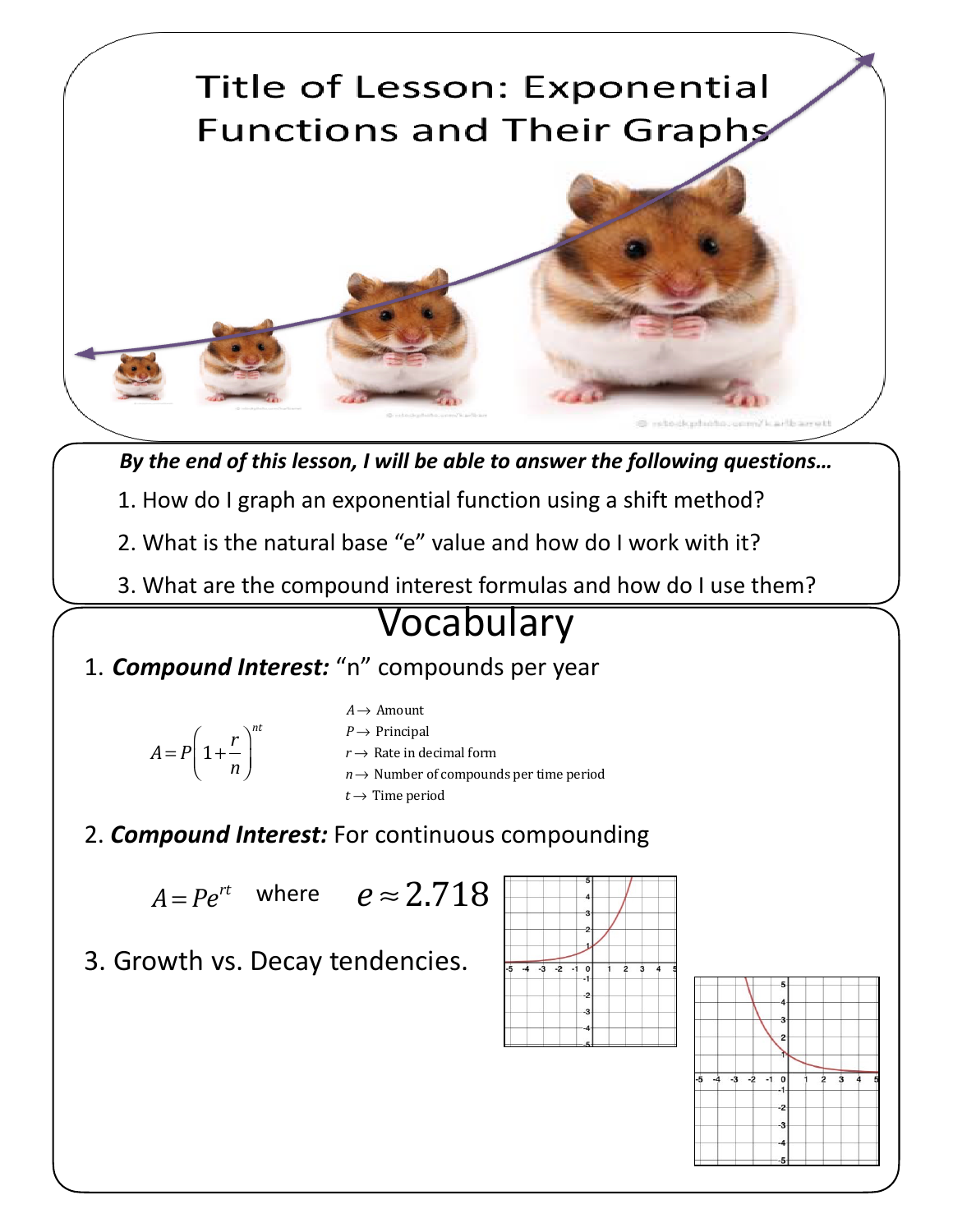## 1.  $a^xa^y \Longleftrightarrow a^{x+y}$ 2. *ax ay* ⇔*a<sup>x</sup>*<sup>−</sup> *<sup>y</sup>* 3.  $(ab)^x \Leftrightarrow a^x b^x$  $(4.((a^x))^y \Leftrightarrow a^{xy})$ 5.  $\left(\frac{a}{b}\right)$ *b*  $\sqrt{}$  $\overline{\mathcal{N}}$  $\overline{a}$  $\overline{a}$ *x* ⇔ *ax bx* 6.  $a^{-x} \Leftrightarrow$ 1 *ax*  $2x^3 \cdot 2x^5 \rightarrow$  $10x^3$  $\frac{16x}{15x^2}$   $\rightarrow$  $(2xy)^3$  $\rightarrow$   $(x^4)$ 3 → Prerequisite Skills with Practice

 $(x)^{-3} \rightarrow$ 



## Graphing Exponential Functions

- $f(x) = ab^{(x-h)} + k$  $f(x) = 3(2)^{(x-3)} - 4$
- *• Parent: \_\_\_\_\_\_\_\_\_*
- *• Multiplier: \_\_\_\_\_\_\_\_\_*

7.  $a^0 = 1$ 

- *• Shift: \_\_\_\_\_\_\_\_\_\_\_\_\_\_\_\_\_*
- *• Asymptote: \_\_\_\_\_\_\_\_\_\_\_\_\_\_*
- *• X Intercept: \_\_\_\_\_\_\_\_\_\_\_\_\_\_*
- *• Y- Intercept: \_\_\_\_\_\_\_\_\_\_\_\_\_\_\_*



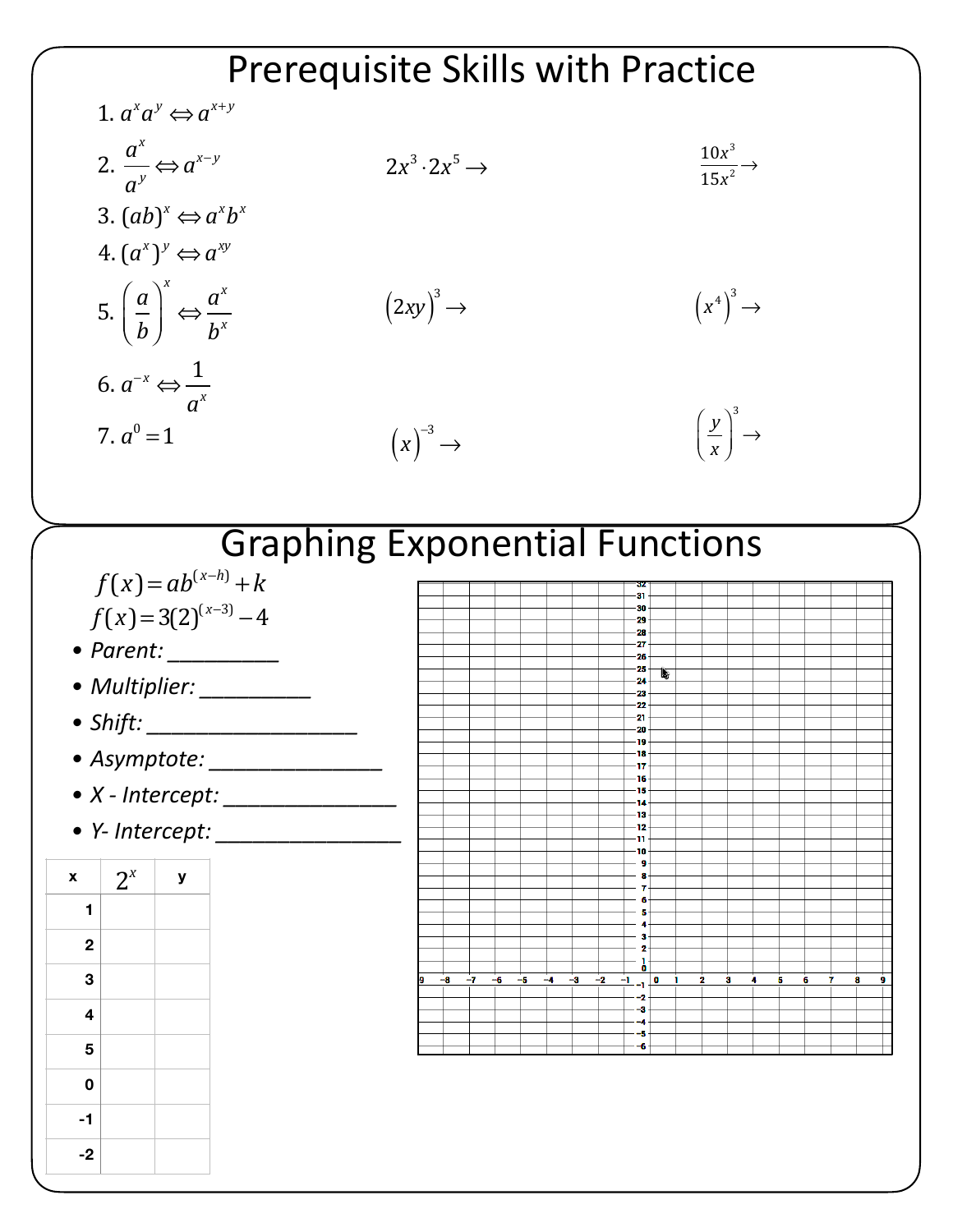|                                                | <b>Graphing Exponential Functions</b>                                               |        |
|------------------------------------------------|-------------------------------------------------------------------------------------|--------|
| $f(x) = ab^{(x-h)} + k$                        |                                                                                     |        |
| $f(x) = -0.2(5)^{(x)} + 10$                    |                                                                                     |        |
|                                                |                                                                                     |        |
| · Multiplier: _________                        |                                                                                     |        |
|                                                |                                                                                     |        |
|                                                |                                                                                     |        |
|                                                |                                                                                     |        |
| $\bullet$ Y- Intercept: $\_\_$                 |                                                                                     |        |
| $5^x$<br>$\mathbf{x}$<br>У                     |                                                                                     |        |
| 1                                              |                                                                                     |        |
| $\mathbf{2}$                                   | $-1.5$<br>$-0.5$<br>0.5<br>1.5                                                      | 2.5    |
| 0                                              |                                                                                     |        |
|                                                |                                                                                     |        |
| $-1$                                           |                                                                                     |        |
| $-2$                                           |                                                                                     |        |
|                                                |                                                                                     |        |
| $f(x) = ab^{(x-h)} + k$                        | 12                                                                                  |        |
| $f(x) = 2\left(\frac{1}{2}\right)^{(x+4)} - 4$ | $-11-$                                                                              |        |
| $\bullet$ Parent:                              | -10                                                                                 |        |
| · Multiplier: _________                        |                                                                                     |        |
| • Shift: _____________________                 |                                                                                     |        |
| • Asymptote: ________________                  |                                                                                     |        |
|                                                |                                                                                     |        |
|                                                |                                                                                     |        |
| $\mathbf{x}$<br>У                              | $\overline{3}$<br>$\overline{5}$<br>6<br>Ż.<br>$-7$<br>$\overline{2}$<br>$\ddot{4}$ | 8<br>9 |
| $\left(\frac{1}{2}\right)^x$<br>1.             | $-6$ $-5$ $-4$ $-3$ $-2$ $-1$ 0                                                     |        |
| $\mathbf{2}$                                   |                                                                                     |        |
| 0                                              |                                                                                     |        |
| $-1$                                           |                                                                                     |        |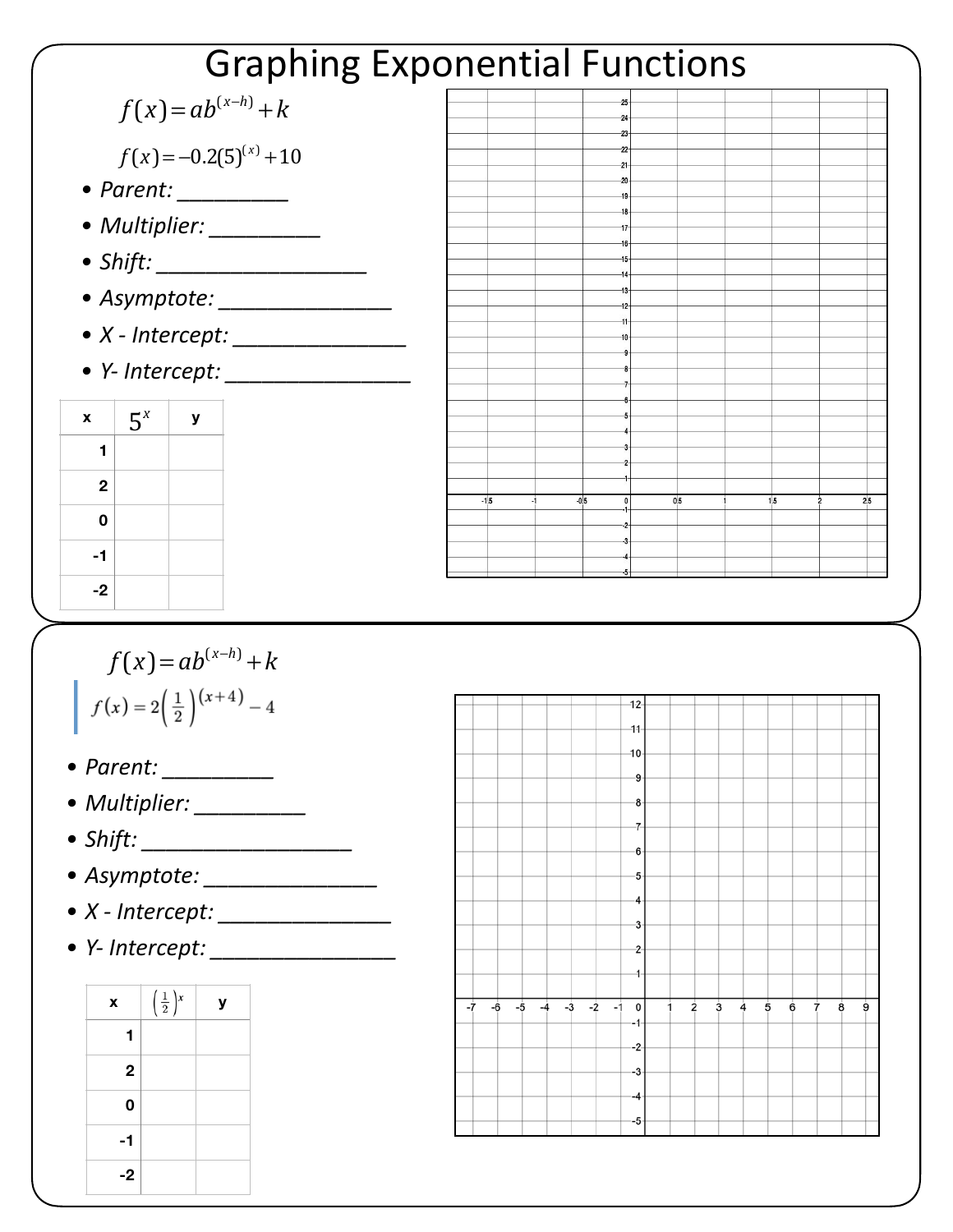|                                |                                                                                                                                                                                                |                                   | $A \rightarrow$ Amount                                        |  |
|--------------------------------|------------------------------------------------------------------------------------------------------------------------------------------------------------------------------------------------|-----------------------------------|---------------------------------------------------------------|--|
| Compounding<br><b>Per YEAR</b> |                                                                                                                                                                                                | <b>AMOUNT</b><br><b>AFTER ONE</b> | $P \rightarrow$ Principal                                     |  |
|                                | $A = P\left(1 + \frac{r}{n}\right)^{n}$                                                                                                                                                        |                                   | $r \rightarrow$ Rate in decimal form                          |  |
|                                |                                                                                                                                                                                                |                                   | $n \rightarrow$ Number of compounds per time period           |  |
| <b>Annually</b>                |                                                                                                                                                                                                |                                   | $t \rightarrow$ Time period                                   |  |
| <b>Bi-Annually</b>             |                                                                                                                                                                                                |                                   |                                                               |  |
| Quarterly                      |                                                                                                                                                                                                |                                   |                                                               |  |
| <b>Monthly</b>                 |                                                                                                                                                                                                |                                   |                                                               |  |
| <b>Weekly</b>                  |                                                                                                                                                                                                |                                   |                                                               |  |
| <b>Daily</b>                   |                                                                                                                                                                                                |                                   |                                                               |  |
| <b>Hourly</b>                  |                                                                                                                                                                                                |                                   |                                                               |  |
| <b>Minutely</b>                |                                                                                                                                                                                                |                                   |                                                               |  |
| <b>Secondly</b>                |                                                                                                                                                                                                |                                   |                                                               |  |
| <b>Moment</b>                  |                                                                                                                                                                                                |                                   |                                                               |  |
|                                | You win 10,000 dollars and want to invest it in an account<br>for 5 years. Which is the better deal?<br>Bank A: offers 3.15 % Compounded Quarterly<br>Bank B: offers 3.1 % Compounded Monthly. |                                   | $A = P\left(1 + \frac{r}{n}\right)^{n\tau}$ Vs. $A = Pe^{rt}$ |  |
|                                | Bank C: offers 3.0 % Compounded Continuously.                                                                                                                                                  |                                   |                                                               |  |
| What bank do you choose?       |                                                                                                                                                                                                |                                   |                                                               |  |